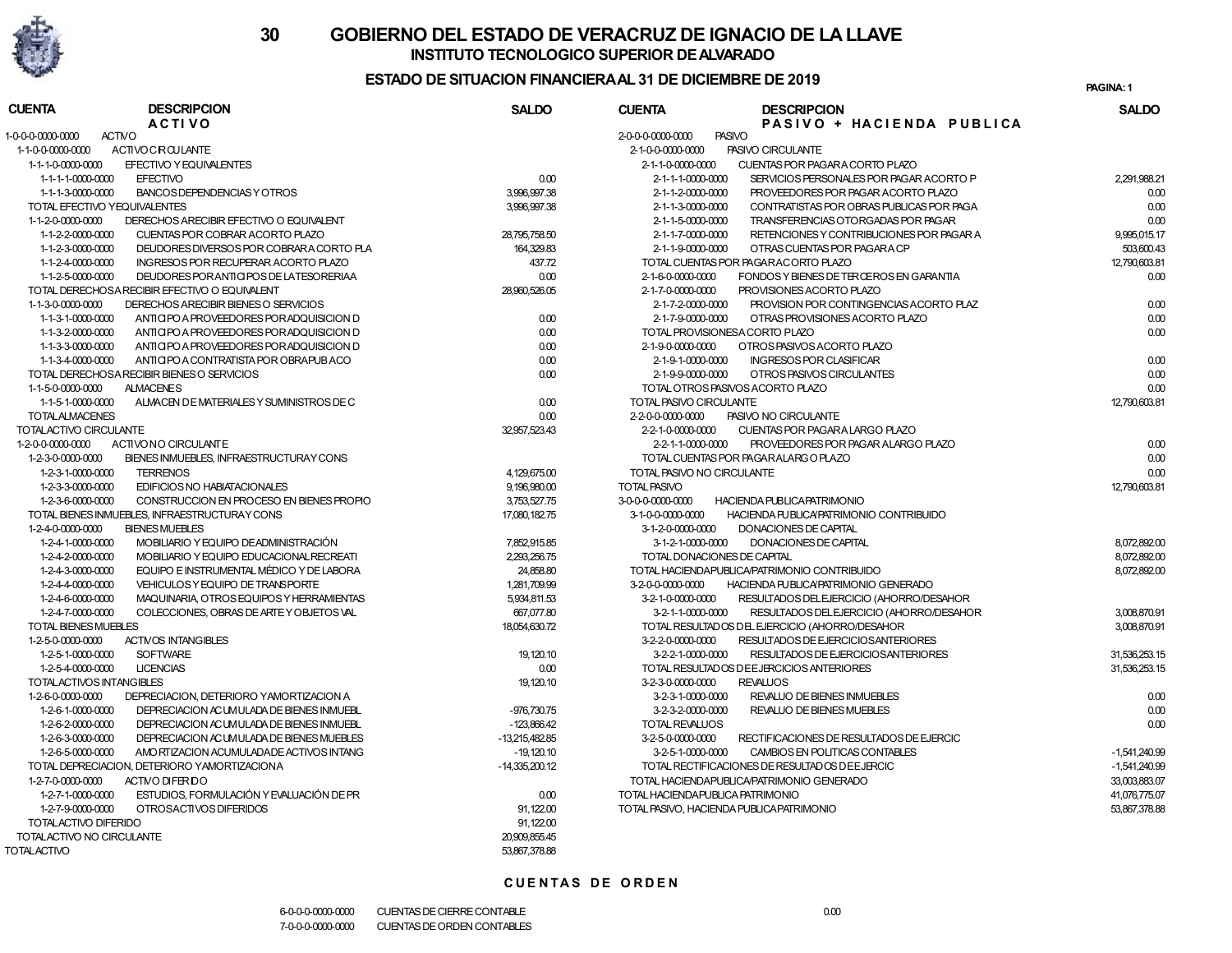

# INSTITUTO TECNOLOGICO SUPERIOR DE ALVARADO 30 GOBIERNO DEL ESTADO DE VERACRUZ DE IGNACIO DE LA LLAVE

## ESTADO DE SITUACION FINANCIERA AL 31 DE DICIEMBRE DE 2019

PAGINA:

| <b>CUENTA</b> | <b>DESCRIPCION</b><br><b>ACTIVO</b> |                                                                   | <b>SALDO</b>                             | <b>CUENTA</b> | <b>DESCRIPCION</b>            | PASIVO + HACIENDA PUBLICA | <b>SALDO</b> |
|---------------|-------------------------------------|-------------------------------------------------------------------|------------------------------------------|---------------|-------------------------------|---------------------------|--------------|
|               |                                     | 7-1-0-0-0000-0000<br><b>VALORES</b>                               |                                          |               | 0.00                          |                           |              |
|               |                                     | <b>JUICIOS</b><br>7-4-0-0-0000-0000                               |                                          |               |                               |                           |              |
|               |                                     | 7-4-1-0-0000-0000                                                 | DEMANDAS JUDICIAL EN PROCESO DE RESOLUCI |               |                               |                           |              |
|               |                                     | 7-4-1-1-0000-0000                                                 | CONTINGENCIAS POR JUICIOS PENDIENTES DE  |               | 1,400,274.30                  |                           |              |
|               |                                     | TOTAL DEMANDAS JUDICIALEN PROCESO DE RESOLUCI                     |                                          |               | 1,400,274.30                  |                           |              |
|               |                                     | 7-4-2-0-0000-0000                                                 | RESOLUCIONES DE DEMANDAS EN PROCESO JUDI |               |                               |                           |              |
|               |                                     | 7-4-2-1-0000-0000                                                 | RESOLUCION DE JUICIOS JUDICIALES PENDIEN |               | $-1,400,274.30$               |                           |              |
|               |                                     | TOTAL RESOLUCIONES DE DEMANDAS EN PROCESO JUDI                    |                                          |               | $-1,400,274.30$               |                           |              |
|               |                                     | TOTAL JUICIOS                                                     |                                          |               | 0.00                          |                           |              |
|               |                                     | 7-6-0-0-0000-0000                                                 | BIENES EN CONCESIONADOS O EN COMODATO    |               |                               |                           |              |
|               |                                     | 7-6-3-0-0000-0000                                                 | BIENES BAJO CONTRATO DE COMODATO         |               |                               |                           |              |
|               |                                     | 7-6-3-1-0000-0000                                                 | BIENES BAJO CONTRATO DE COMODATO         |               | 0.00                          |                           |              |
|               |                                     | TOTAL BIENES BAJO CONTRATO DE COMODATO                            |                                          |               | 0.00                          |                           |              |
|               |                                     | 7-6-4-0-0000-0000                                                 | CONTRATO DE COMODATO POR BIENES          |               |                               |                           |              |
|               |                                     | 7-6-4-1-0000-0000                                                 | CONTRATO DE COMODATO POR BIENES          |               | 0.00                          |                           |              |
|               |                                     | TOTAL CONTRATO DE COMODATO POR BIENES                             |                                          |               | 0.00                          |                           |              |
|               |                                     | TOTAL BIENES EN CONCESIONADOS O EN COMODATO                       |                                          |               | 0.00                          |                           |              |
|               |                                     | TOTAL CUENTAS DE ORDEN CONTABLES                                  |                                          |               | 0.00                          |                           |              |
|               |                                     | 8-0-0-0-0000-0000<br>CUENTAS DE ORDEN PRESUPUESTARIA              |                                          |               |                               |                           |              |
|               |                                     | 8-1-0-0-0000-0000<br>LEY DE INGRESOS                              |                                          |               |                               |                           |              |
|               |                                     | 8-1-1-0-0000-0000                                                 | LEY DE INGRESOS ESTIMADA                 |               |                               |                           |              |
|               |                                     | 8-1-1-2-0000-0000                                                 | <b>INGRESOS FEDERALES ESTIMADOS</b>      |               | 0.00                          |                           |              |
|               |                                     | 8-1-1-3-0000-0000                                                 | INGRESOS DE GESTION ESTIMADOS            |               | 0.00                          |                           |              |
|               |                                     | 8-1-1-4-0000-0000                                                 | OTROS INGRESOS Y BENEFICIOS VARIOS ESTIM |               | 18,237,693.00                 |                           |              |
|               |                                     | 8-1-1-6-0000-0000                                                 | <b>INGRESOS ESTATALES ESTIMADOS</b>      |               | 32,368,732.00                 |                           |              |
|               |                                     | TOTAL LEY DE INGRESOS ESTIMADA                                    |                                          |               | 50,606,425.00                 |                           |              |
|               |                                     | 8-1-2-0-0000-0000                                                 | LEY DE INGRESOS POR EJECUTAR             |               |                               |                           |              |
|               |                                     | 8-1-2-4-0000-0000                                                 | INGRESOS DE GESTION POR EJECUTAR         |               | 0.00                          |                           |              |
|               |                                     | 8-1-2-5-0000-0000                                                 | INGRESOS FEDERALES POR EJECUTAR          |               | 0.00                          |                           |              |
|               |                                     | 8-1-2-6-0000-0000                                                 | INGRESOS ESTATALES POR EJECUTAR          |               | 0.00                          |                           |              |
|               |                                     | 8-1-2-7-0000-0000                                                 | OTROS INGRESOS Y BENEFICIOS VARIOS POR E |               | 0.08                          |                           |              |
|               |                                     | TOTAL LEY DE INGRESOS POR EJECUTAR                                |                                          |               | 0.08                          |                           |              |
|               |                                     | 8-1-3-0-0000-0000                                                 | MODIFICACIONES ALA LEYDE INGRESOS ESTI   |               |                               |                           |              |
|               |                                     | 8-1-3-4-0000-0000                                                 | INGRESOS DE GESTION MODIFICACIONES       |               | -3,978,825.34                 |                           |              |
|               |                                     | 8-1-3-5-0000-0000                                                 | INGRESOS FEDERALES MODIFICACIONES        |               | 34,169,688.00                 |                           |              |
|               |                                     | 8-1-3-6-0000-0000                                                 | INGRESOS ESTATALES MODIFICACIONES        |               | 1,800,956.00                  |                           |              |
|               |                                     | 8-1-3-7-0000-0000<br>TOTAL MODIFICACIONESA LALEY DE INGRESOS ESTI | OTROS INGRESOS Y BENEFICIOS VARIOS MODIF |               | 6,799,360.00<br>38,791,178.66 |                           |              |
|               |                                     | 8-1-4-0-0000-0000                                                 | LEY DE INGRESOS DEVENGADA                |               |                               |                           |              |
|               |                                     | 8-1-4-4-0000-0000                                                 | INGRESOS DE GESTION DEVENGADOS           |               | 0.00                          |                           |              |
|               |                                     | 8-1-4-5-0000-0000                                                 | INGRESOS FEDERALES DEVENGADOS            |               | 0.00                          |                           |              |
|               |                                     | 8-1-4-6-0000-0000                                                 | <b>INGRESOS ESTATALES DEVENGADOS</b>     |               | $-3,389,229.00$               |                           |              |
|               |                                     | 8-1-4-7-0000-0000                                                 | OTROS INGRESOS Y BENEFICIOS VARIOS       |               | 0.00                          |                           |              |
|               |                                     | TOTAL LEY DE INGRESOS DEVENGADA                                   |                                          |               | $-3.389.229.00$               |                           |              |
|               |                                     | 8-1-5-0-0000-0000                                                 | LEY DE INGRESOS RECAUDADA                |               |                               |                           |              |
|               |                                     | 8-1-5-4-0000-0000                                                 | INGRESOS DE GESTION RECAUDADOS           |               | $-14,258,867.66$              |                           |              |
|               |                                     | 8-1-5-5-0000-0000                                                 | INGRESOS FEDERALES RECAUDADOS            |               | $-34,169,688.00$              |                           |              |
|               |                                     | 8-1-5-6-0000-0000                                                 | INGRESOS ESTATALES RECAUDADOS            |               | $-30,780,459.00$              |                           |              |
|               |                                     | 8-1-5-7-0000-0000                                                 | OTROS INGRESOS Y BENEFICIOS VARIOS       |               | $-6,799,360.08$               |                           |              |
|               |                                     | TOTAL LEY DE INGRESOS RECAUDADA                                   |                                          |               | $-86,008,374.74$              |                           |              |
|               |                                     | TOTAL LEY DE INGRESOS                                             |                                          |               | 0.00                          |                           |              |
|               |                                     | 8-2-0-0-0000-0000<br>PRESUPUESTO DE EGRESOS                       |                                          |               |                               |                           |              |
|               |                                     | 8-2-1-0-0000-0000 PRESPUESTO DE EGRESOSAPROBADO                   |                                          |               |                               |                           |              |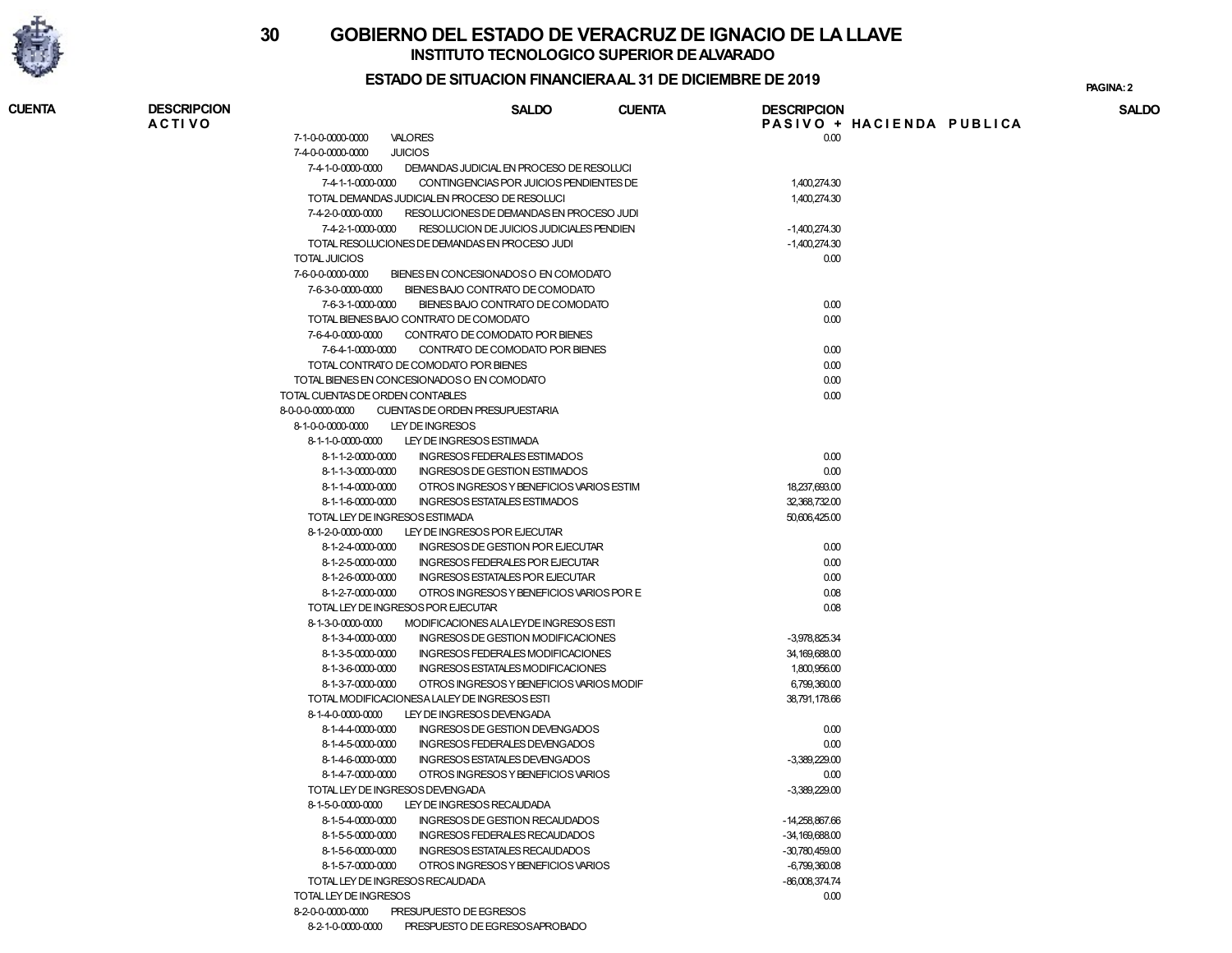

**CUENTA** 

# INSTITUTO TECNOLOGICO SUPERIOR DE ALVARADO 30 GOBIERNO DEL ESTADO DE VERACRUZ DE IGNACIO DE LA LLAVE

## ESTADO DE SITUACION FINANCIERA AL 31 DE DICIEMBRE DE 2019

PAGINA:

| <b>DESCRIPCION</b> |                   | <b>SALDO</b>                                    | <b>CUENTA</b> | <b>DESCRIPCION</b> |                           | <b>SALDO</b> |
|--------------------|-------------------|-------------------------------------------------|---------------|--------------------|---------------------------|--------------|
| <b>ACTIVO</b>      |                   |                                                 |               |                    | PASIVO + HACIENDA PUBLICA |              |
|                    | 8-2-1-1-0000-0000 | SERVICIOS PERSONALES                            |               | $-27,696,760.00$   |                           |              |
|                    | 8-2-1-2-0000-0000 | MATERIALES Y SUMINISTROS                        |               | $-8,204,619.00$    |                           |              |
|                    | 8-2-1-3-0000-0000 | SERVICIOS GENERALES                             |               | $-11,126,943.00$   |                           |              |
|                    | 8-2-1-4-0000-0000 | TRANSFERENCIAS, ASIGNACIONES, SUBSIDIOS         |               | $-1,326,366.00$    |                           |              |
|                    | 8-2-1-5-0000-0000 | BIENES MUEBLES, INMUEBLES E INTANGIBLES         |               | $-2,251,737.00$    |                           |              |
|                    | 8-2-1-6-0000-0000 | <b>INVERSION PUBLICA</b>                        |               | 0.00               |                           |              |
|                    |                   | TOTAL PRESPUESTO DE EGRESOSAPROBADO             |               | $-50,606,425.00$   |                           |              |
|                    | 8-2-2-0-0000-0000 | PRESUPUESTO DE EGRESOS POR EJERCER              |               |                    |                           |              |
|                    | 8-2-2-1-0000-0000 | SERVICIOS PERSONALES                            |               | 2.36               |                           |              |
|                    | 8-2-2-2-0000-0000 | MATERIALES Y SUMINISTROS                        |               | 894.77             |                           |              |
|                    | 8-2-2-3-0000-0000 | SERVICIOS GENERALES                             |               | 2,274,329.69       |                           |              |
|                    | 8-2-2-4-0000-0000 | TRANSFERENCIAS, ASIGNACIONES, SUBSIDIOS         |               | 430.23             |                           |              |
|                    | 8-2-2-5-0000-0000 | BIENES MUEBLES, INMUEBLES E INTANGIBLES         |               | 1,532,696.45       |                           |              |
|                    | 8-2-2-6-0000-0000 | <b>INVERSION PUBLICA</b>                        |               | 0.00               |                           |              |
|                    |                   | TOTAL PRESUPUESTO DE EGRESOS POR EJERCER        |               | 3,808,353.50       |                           |              |
|                    | 8-2-3-0-0000-0000 | MODIFICACIONES AL PRESUPUESTO DE EGRESOS        |               |                    |                           |              |
|                    | 8-2-3-1-0000-0000 | SERVICIOS PERSONALES                            |               | -33,510,836.21     |                           |              |
|                    | 8-2-3-2-0000-0000 | MATERIALES Y SUMINISTROS                        |               | 3,265,672.76       |                           |              |
|                    | 8-2-3-3-0000-0000 | SERVICIOS GENERALES                             |               | -8,073,987.63      |                           |              |
|                    | 8-2-3-4-0000-0000 | TRANSFERENCIAS, ASIGNACIONES, SUBSIDIOS         |               | $-261,406.00$      |                           |              |
|                    | 8-2-3-5-0000-0000 | BIENES MUEBLES, INMUEBLES E INTANGIBLES         |               | $-210,621.58$      |                           |              |
|                    | 8-2-3-6-0000-0000 | <b>INVERSIÓN PÚBLICA</b>                        |               | 0.00               |                           |              |
|                    |                   | TOTAL MODIFICACIONESAL PRESUPUESTO DE EGRESOS   |               | -38,791,178.66     |                           |              |
|                    | 8-2-4-0-0000-0000 | PRESUPUESTO DE EGRESOS COMPROMETIDO             |               |                    |                           |              |
|                    | 8-2-4-1-0000-0000 | SERVICIOS PERSONALES                            |               | 0.00               |                           |              |
|                    | 8-2-4-2-0000-0000 | MATERIALES Y SUMINISTROS                        |               | 360.00             |                           |              |
|                    | 8-2-4-3-0000-0000 | SERVICIOS GENERALES                             |               | $-360.00$          |                           |              |
|                    | 8-2-4-4-0000-0000 | TRANSFERENCIAS, ASIGNACIONES, SUBSIDIOS         |               | 0.00               |                           |              |
|                    | 8-2-4-5-0000-0000 | BIENES MUEBLES, INMUEBLES E INTANGIBLES         |               | 0.00               |                           |              |
|                    | 8-2-4-6-0000-0000 | INVERSIÓN PÚBLICA                               |               | 0.00               |                           |              |
|                    | 8-2-4-7-0000-0000 | <b>INVERSIONES FINANCIERAS Y OTRAS PROVISIO</b> |               | 0.00               |                           |              |
|                    |                   | TOTAL PRESUPUESTO DE EGRESOS COMPROMETIDO       |               | 0.00               |                           |              |
|                    | 8-2-5-0-0000-0000 | PRESUPUESTO DE EGRESOS DEVENGADO                |               |                    |                           |              |
|                    | 8-2-5-1-0000-0000 | SERVICIOS PERSONALES                            |               | 0.00               |                           |              |
|                    | 8-2-5-2-0000-0000 | MATERIALES Y SUMINISTROS                        |               | 0.00               |                           |              |
|                    | 8-2-5-3-0000-0000 | <b>SERVICIOS GENERALES</b>                      |               | 0.00               |                           |              |
|                    | 8-2-5-4-0000-0000 | TRANSFERENCIAS, ASIGNACIONES, SUBSIDIOS         |               | 0.00               |                           |              |
|                    | 8-2-5-5-0000-0000 | BIENES MUEBLES, INMUEBLES E INTANGIBLES         |               | 0.00               |                           |              |
|                    | 8-2-5-6-0000-0000 | <b>INVERSIÓN PÚBLICA</b>                        |               | 0.00               |                           |              |
|                    | 8-2-5-7-0000-0000 | <b>INVERSIONES FINANCIERAS Y OTRAS PROVISIO</b> |               | 0.00               |                           |              |
|                    |                   | TOTAL PRESUPUESTO DE EGRESOS DEVENGADO          |               | 0.00               |                           |              |
|                    | 8-2-6-0-0000-0000 | PRESUPUESTO DE EGRESOS EJERCIDO                 |               |                    |                           |              |
|                    |                   | SERVICIOS PERSONALES                            |               |                    |                           |              |
|                    | 8-2-6-1-0000-0000 |                                                 |               | 2,506,499.37       |                           |              |
|                    | 8-2-6-2-0000-0000 | MATERIALES Y SUMINISTROS                        |               | 831.90             |                           |              |
|                    | 8-2-6-3-0000-0000 | SERVICIOS GENERALES                             |               | 152,418.94         |                           |              |
|                    | 8-2-6-4-0000-0000 | TRANSFERENCIAS, ASIGNACIONES, SUBSIDIOS         |               | 0.00               |                           |              |
|                    | 8-2-6-5-0000-0000 | BIENES MUEBLES. INMUEBLES E INTANGIBLES         |               | $-35,954.99$       |                           |              |
|                    | 8-2-6-6-0000-0000 | <b>INVERSIÓN PÚBLICA</b>                        |               | 0.00               |                           |              |
|                    | 8-2-6-7-0000-0000 | <b>INVERSIONES FINANCIERAS Y OTRAS PROVISIO</b> |               | 0.00               |                           |              |
|                    |                   | TOTAL PRESUPUESTO DE EGRESOS EJERCIDO           |               | 2,623,795.22       |                           |              |
|                    | 8-2-7-0-0000-0000 | PRESUPUESTO DE EGRESOS PAGADO                   |               |                    |                           |              |
|                    | 8-2-7-1-0000-0000 | SERVICIOS PERSONALES                            |               | 58,701,094.48      |                           |              |
|                    | 8-2-7-2-0000-0000 | MATERIALES Y SUMINISTROS                        |               | 4,936,859.57       |                           |              |